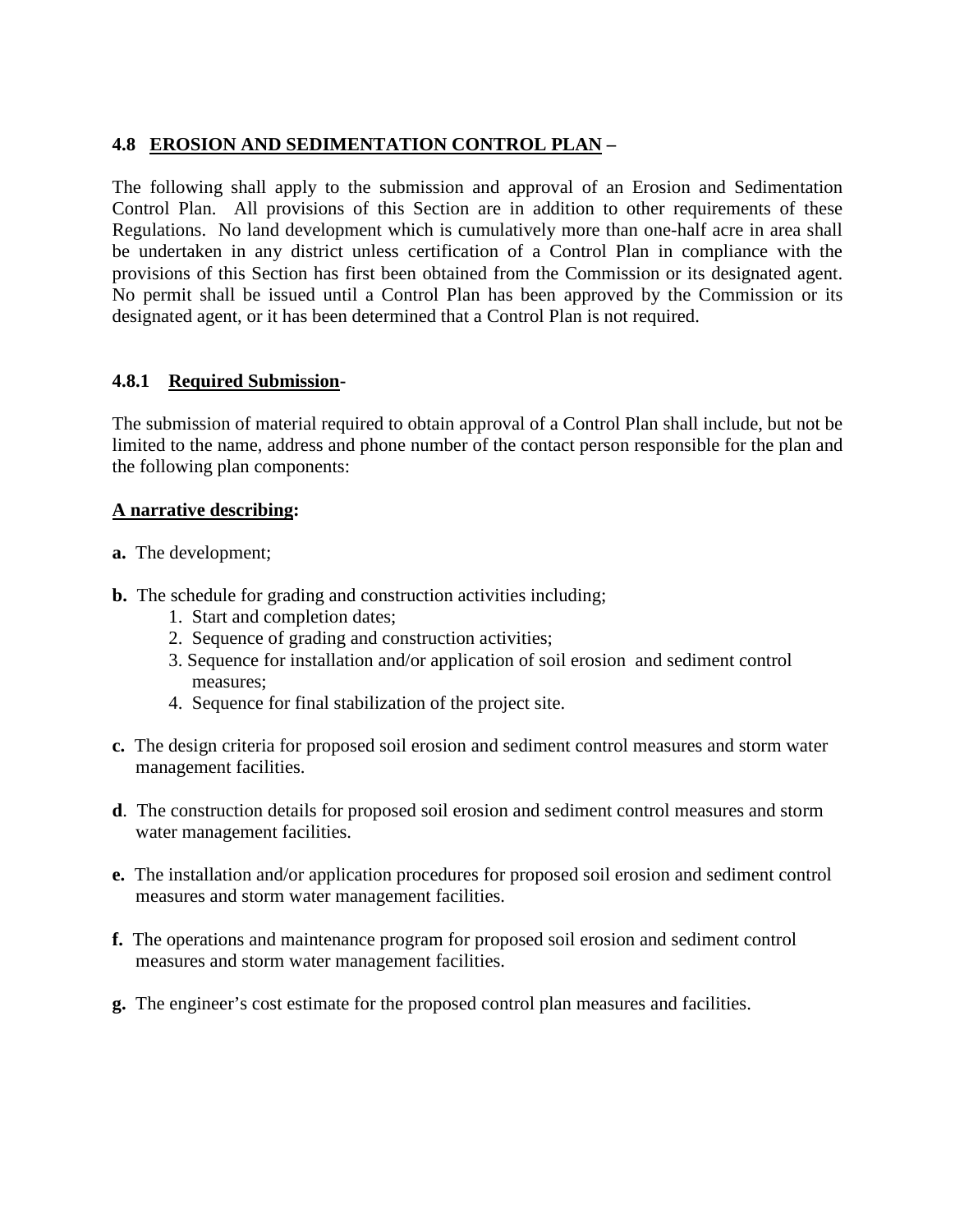### **A site plan map drawn to a scale of not less than one inch to 100 feet to show:**

- **a.** The location of the proposed development and adjacent properties;
- **b.** The existing and proposed topography including soil types, wetlands, watercourses and water bodies;
- **c.** The existing structures on the project site, if any;
- **d.** The proposed area alterations including cleared, excavated, filled or graded areas and proposed structures, utilities, roads and, if applicable, new property lines;
- **e.** The location of and design details for all proposed soil erosion and sediment control measures and storm water management facilities;
- **f.** The sequence of grading and construction activities;
- **g.** The sequence for installation and/or application of soil erosion and sediment control measures;
- **h.** The sequence for final stabilization of the development site.

Any other information deemed necessary and appropriate by the applicant or requested by the Commission or its designated agent.

# **4.8.2 Minimum Acceptable Standards -**

- **a.** Plans for soil erosion and sediment control shall be developed in accordance with these Regulations using the principles as outlined in the Connecticut Guidelines for Soil Erosion and Sediment Control (1985), as amended. Control Plans shall result in a development that; minimizes erosion and sedimentation during construction; is stabilized and protected from erosion when completed; and does not cause off-site erosion and/or sedimentation.
- **b.** The Commission (or the County Soil and Water Conservation District) may grant exceptions when requested by the applicant if technically sound reasons are presented.
- **c.** The appropriate method from Chapter 9 of the Connecticut Guidelines for Soil Erosion and Sediment Control (1985), as amended shall be used in determining peak flow rates and volume of runoff unless an alternative method is approved by the Commission.